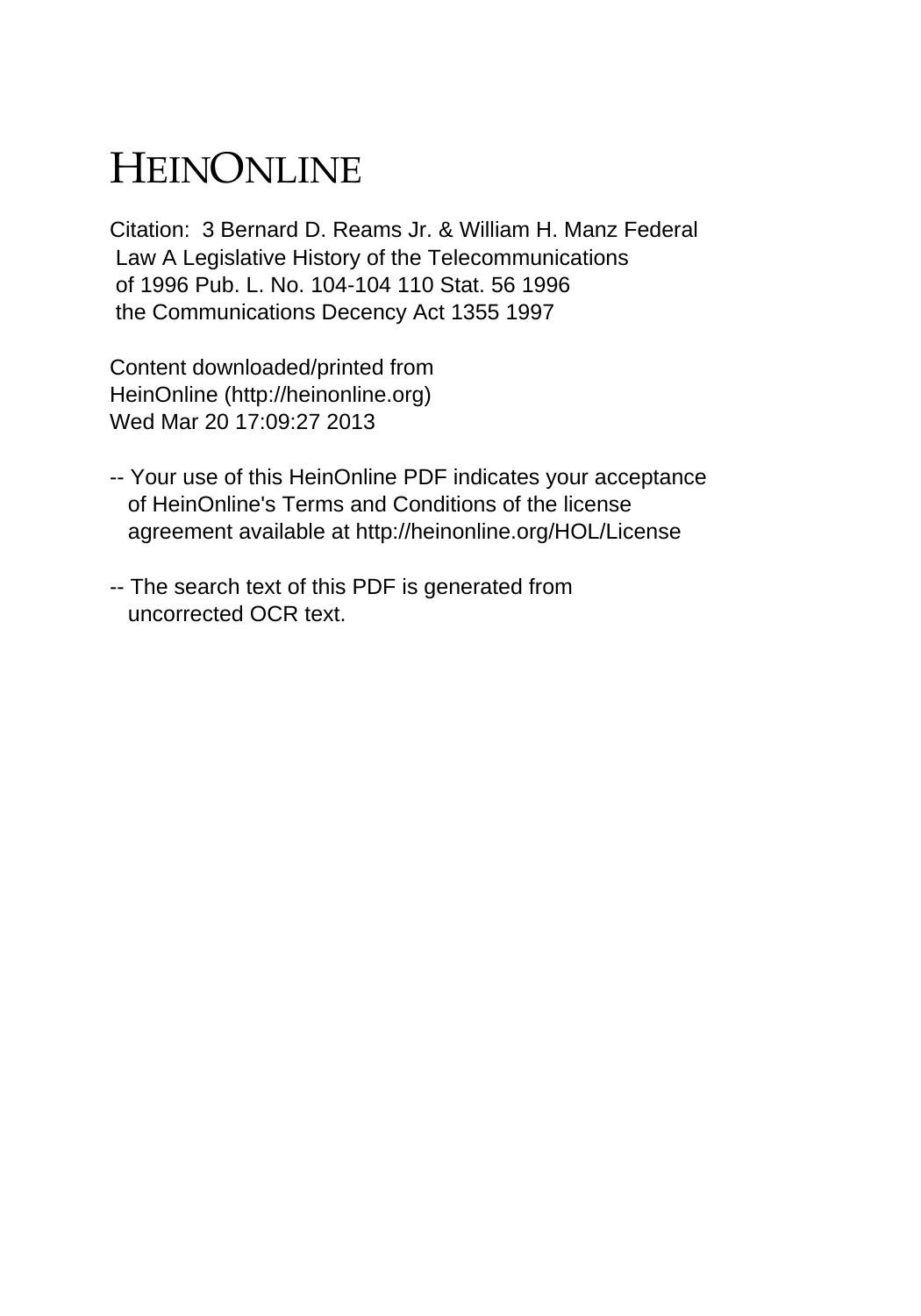they thought it was actually acceptable to shoot someone if they treated you with dis-

long as young people are more likely to be both the victims and the perpetrators of crime, as long as casual drug use among our children is rising even as overall hard drug ures, I will veto them in a heartbeat. use goes down, as long as there are children who have never been taught the difference I won't let any bill pass my desk that hurts<br>between right and wrong, we'll all have more you or the people you protect. That's a good between right and wrong, we'll all have more

And that's why I'm troubled by so much our conduct by it. of what's going on here in Washington. We have to balance the budget, all right, but there are some in Congress who would do it by tipping the balance against law enforcement. They would replace our efforts to put 100,000 new police officers on the street with a block grant that doesn't require a single new officer to be hired. They want to cut 23 million students out of our safe and drugfree schools initiative--out of the programs that so many of you bring to our schools every day all across America. And literally, they want to shut down the National Office of the fact.

We can't give up on the war on drugs. And we can't back off of our support for law enforcement. And the truth is, we don't need to sacrifice these national priorities to balance the budget. We can continue to implement the crime bill and balance the budget. The only thing we'd have to do is to give as I'm here. up on an unnecessarily huge tax cut and to Thank you, and God bless you all. take a little longer to balance the budget. Now that luxury seems a small price to pay for necessities like balancing the budget and strengthening law enforcement at the same  $\overline{VA}$ . time.

And believe it or not, there are still some **."** in Congress who want to repeal the Brady  $\mathbf{\Psi}$ Statement on Proposed in Congress who want to repeal the Brady <sup>V</sup>Statement on Proposed<br>bill and lift the ban on assault weapons. Let Telecommunications Reform me be clear: These attempts to roll back the Legislation clock are misguided. We cannot turn back *August 1, 1995* in the fight against crime. There are still too many streets in America where our children are afraid to stand at a bus stop, too many neighborhoods where our seniors are fearful of going to the grocery store, too many communities where families are scared to head outside for a walk on a warm summer evening. The contract of the contract of the second provide for flexible regulations for this

respect. ons ban or our pledge to put 100 ,000 new As long as there are stories like this, as police officers on the street, let m e say one So those in Congress who would attempt to repeal the Brady bill or the assault weapmore time: You're going nowhere fast. If you do succumb to the political pressure from extremist groups to repeal any of these meas-

work to do. American standard. We all ought to judge On these issues I have a simple pledge. I won't let any bill pass my desk that hurts

> You know, this has been a difficult period for law enforcement. You seem to be under assault from many fronts. Like people from every walk of life, police officers sometimes do make mistakes and have to deal with the consequences. But unlike other citizens, you also put your lives on the line for the rest of us every day. I'm reminded of a T-shirt that people in Oklahoma City made after the terrible bombing there. It read, "A society that makes war against its police had better learn to make friends with criminals." That's

Drug Control Policy. I'm sorry I can't be with you i n person today, but I want you to have no doubt I am still standing shoulder to shoulder with you in the battle against crime and violence. It threatens us all every day, every night, and you're trying to do something about it. As long as you are, I'll be with you for as long

NOTE: The President spoke by satellite at 12:45 p.m. from Room 459 of the Old Executive Office Building to the FOP conference in Virginia Beach,

My administration is committed to enactment of a telecommunications reform bill in this Congress. Such legislation is needed to stimulate investment, promote competition, provide open access to information networks, strengthen and improve universal service,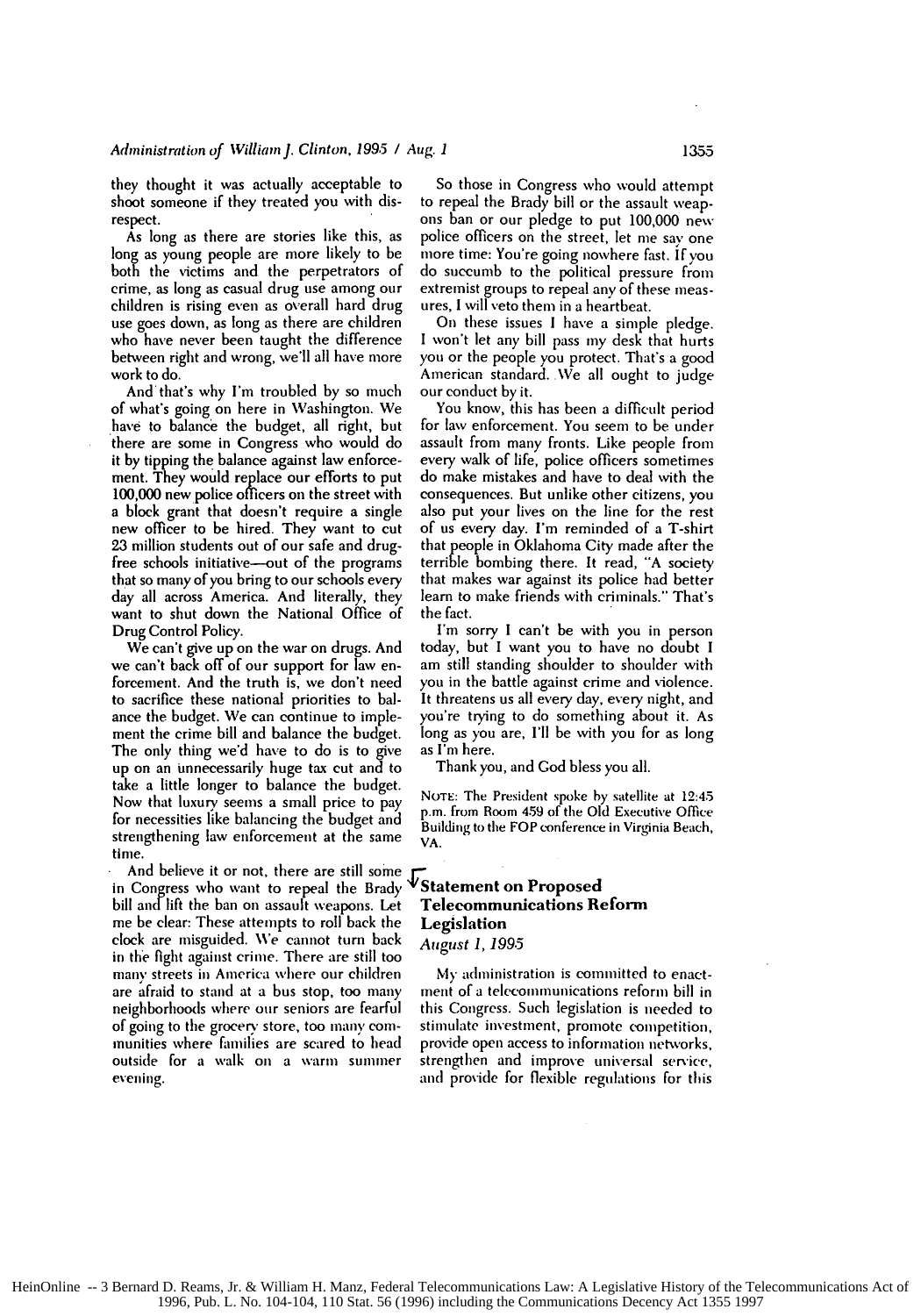important industry. Consumers should receive the benefits of lower prices, better quality, and greater choices in their telephone and cable services, and they should continue to benefit from a diversity of voices and viewpoints in radio, television, and the print media.

Unfortunately, H.R. 1555, as reported by the Commerce Committee and amended by the managers' amendment, does not reach any of these goals. Instead of promoting investment and competition, it promotes mergers and concentration of power. Instead of promoting open access and diversity of content and viewpoints, it would allow fewer people to control greater numbers of television, radio, and newspaper outlets in every community.

H.R. 1555 with the managers' amendment would:

-allow a single owner to acquire television stations that can reach 50 percent of the Nation;

--- allow the acquisition of an unlimited number of radio stations in every community and across the Nation;

-repeal the newspaper/broadcast and broadcast/cable cross-ownership bans that currently exist;

-permit the Bell Operating Companies to offer long distance service before there is real competition in local service, with less-thanminimum structural safeguards and without requiring a determination by the Department of Justice that entry will not impede competition;

-allow an excessive number of in-region buyouts between telephone companies and cable operators, substituting consolidation for competition and leaving consumers in rural areas and small towns with no rate protection in most cases and no foreseeable expectation of competition;

-deregulate cable programming services and equipment rates before cable operators face real competition and without providing any consumer protection provision after deregulation;

-preempt the States from implementing certain rate regulation schemes and opening their local phone markets to certain types of competition as they choose; and

-- not include the V-chip proposal the Senate adopted.

The cumulative effect of these provisions would be to harm competition and to weaken the benefits to the public. If H.R. 1555 with the managers' amendment is sent to me without deletion or revision of a significant number of these provisions **I** will be compelled to veto it in the best interests of the public<br>and our national economic well-being.

## **Memorandum on Timber Salvage Legislation**

*August* 1, 1995

*Memnorandur fir* the Secretary of *the* Interior; *the* Secretanj of Agriculture; the Secretary *of* Commerce; the Administrator, Enuinmental *Protection* Agency

Subject: Implementing Timber-Related Provisions to Public Law 104-19

On July 27th, I signed the rescission bill (Public Law 104-19), which provides muchneeded supplemental funds for disaster relief and other programs. It also makes necessary cuts in spending, important to the overall balanced budget plan, while protecting key investments in education and training, the environment, and other priorities.

While **I** am pleased that we were able to work with the Congress to produce this piece of legislation, **I** do not support ever. provision, most particularly the provision concerning timber salvage. In fact, I am concerned that the timber salvage provisions may even lead to litigation that could slow down our forest management program. Nonetheless, changes made prior to enactment of Public Lanw 104-19 preserve our ability to implement the current forest plans' standards and guidelines, and provides sufficient discretion for the Adninistration to protect other resources such as clean water and fisheries.

\Vith these changes, I intend to carry **out** the objectives of the relevant timber-related activities authorized by Public Law 104-19. I am also firmly committed to doing so in ways that, to the maxinum extent allowed, follow our current environmental laws and programs. Public Law.104-19 gives us the discretion to apply current environmental standards to the timber salvage program, and

1356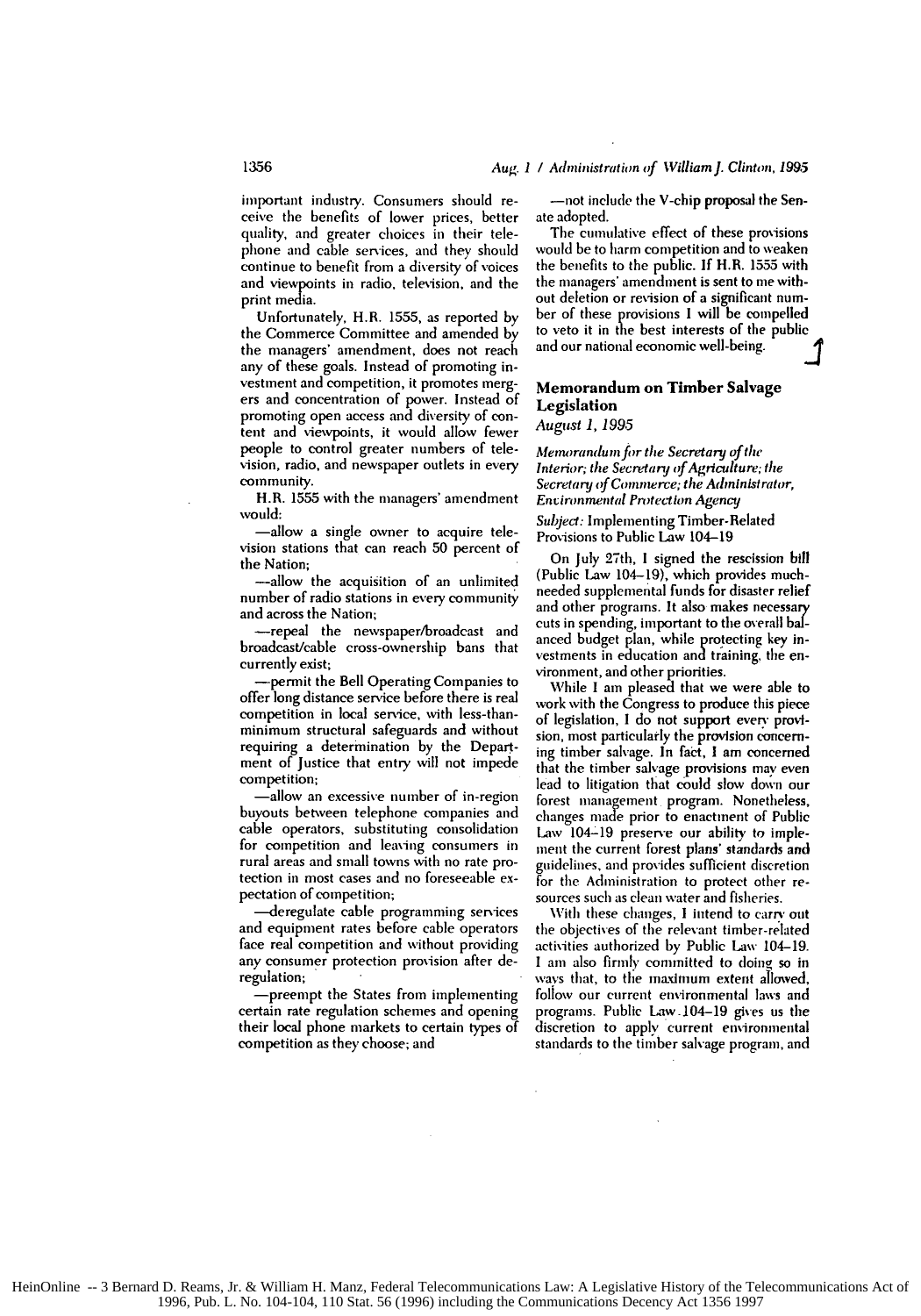Document No. **90**

l,

 $\bar{z}$